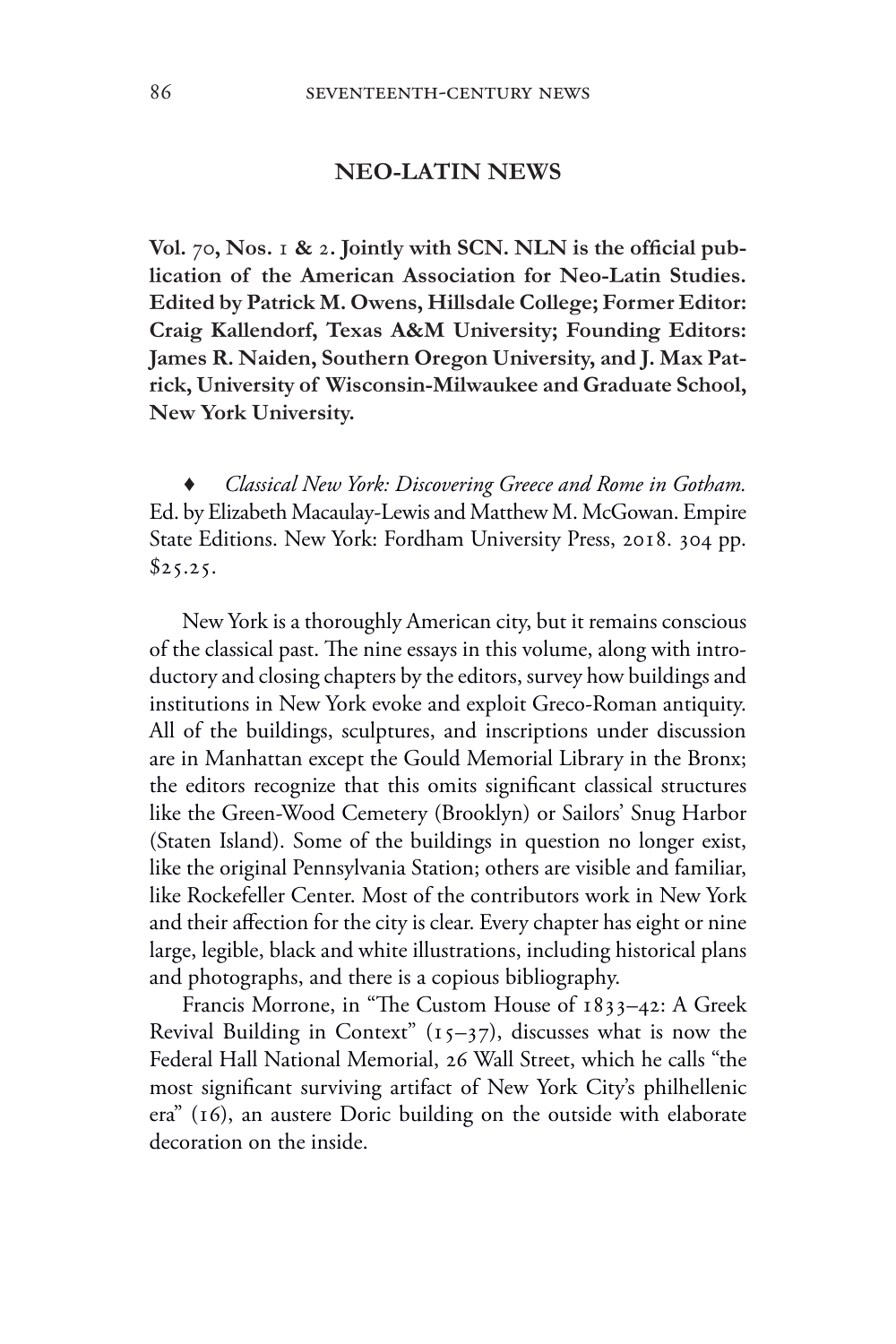Margaret Malamud's "The Imperial Metropolis" (38–62) argues that "over the course of the 1880s and into the twentieth century, analogies drawn between the ancient Roman and modern American empire helped articulate and legitimate America's recent acquisition of an overseas empire" (57), using evidence from architecture (banks, train stations, baths, the temporary Dewey Arch in Madison Square) and popular entertainment (theater and circuses). As Malamud observes, "a discussion of turn-of-the-century New York's architecture and entertainments must begin with the hugely influential Columbian Exposition" (39), held in Chicago in 1893, and in particular with the White City constructed for it, which "effectively introduced Beaux-Arts architecture to the United States" (39). This exposition is in the background of several other chapters as well.

In "Archaeology versus Aesthetics: The Metropolitan Museum of Art's Classical Collection in Its Early Years" (63–84), Elizabeth Bartman gives a brief history of the early days of the museum, starting with its acquisition of the collection of Luigi Palma di Cesnola, its first director and a former US consul in Cyprus. At first the museum focused on acquiring Greek masterpieces and had something of "an aversion to classical archaeology" (67), even declining to join in the Antioch excavations of the 1930s. The classical collection "grew through selective purchases rather than the vagaries of the spade" (72), though other departments of the museum supported fieldwork in Egypt and the Near East. Bartman credits Gisela Richter, curator and head of the classical department from 1925 until her retirement in 1948, with enhancing the museum's stature and acquiring major pieces like the New York kouros (32.11.1), but also with contributing to "the collection's fundamental shortcoming: a dearth of contextual information that would enable viewers and scholars alike to understand more fully what they are admiring" (78).

Elizabeth Macaulay-Lewis, one of the volume's editors, ventures off Manhattan Island with "The Gould Memorial Library and Hall of Fame: Reinterpreting the Pantheon in the Bronx"  $(85-113)$ . The library was built for New York University, which had a campus in the Bronx from 1894 to 1973. At that point the campus was sold to the City University of New York, and it is now the home of Bronx Community College, which still uses the Gould Memorial as its library.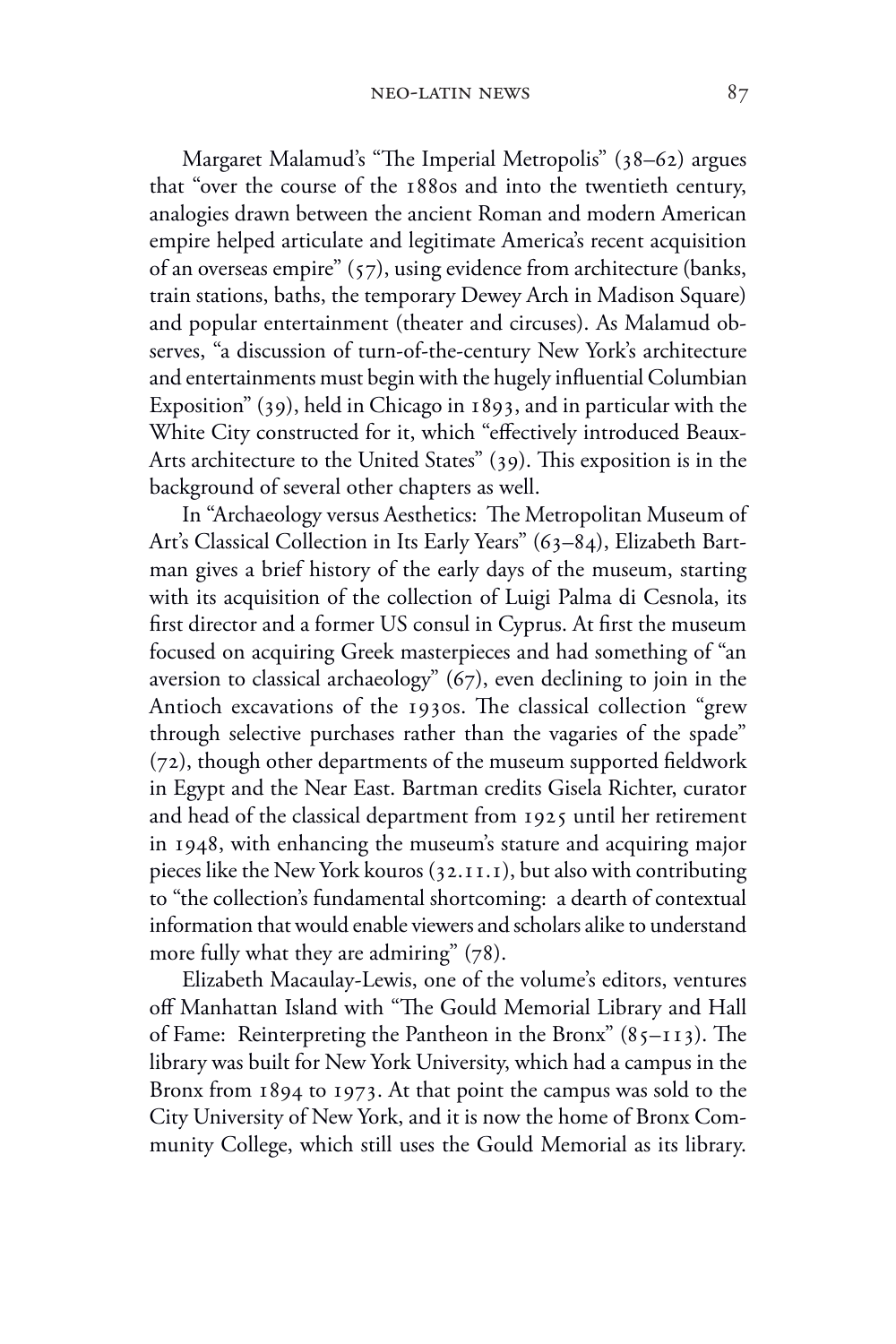The main building is modelled on the Pantheon. It is surrounded by a columned portico, the Hall of Fame for Great Americans, with busts of important figures from science, art, education, business, politics, and the military. It was "conceived as a public monument intended to educate the population of New York City about the achievements of outstanding Americans" (105), with handbooks, tours, and periodic elections of new honorees.

John Ritter, in "'The Expression of Civic Life': Civic Centers and the City Beautiful in New York City" (114–139), discusses the Civic Center at Foley Square in lower Manhattan. The area was planned in the early twentieth century as a space for public life, following the principles of the City Beautiful movement, and deliberately in classicizing style. In the end, not all the planned buildings were erected, and, through negotiations about land acquisition, the square was built in an out-of-the-way corner. As Ritter puts it, "one goes to Foley Square only on official business, and so the civic center is not civic" (154).

Next is "The Titans of Rockefeller Center: *Prometheus* and *Atlas"* (140–160), by Jared A. Simard, an analysis of the sculptural program of the 21-acre commercial complex built in the 1930s. Here, too, the City Beautiful movement is in the background. The design of Rockefeller Center "accounts for nearly every possible function of building and space" (143), making a unified composition of buildings, gardens, water features, and sculpture. *Prometheus*, by Paul Manship, is at the end of the Channel Gardens and mythological corridor, right below the main entrance to the central tower at 30 Rockefeller Plaza and above what is now, in winter, a skating rink. As Simard explains, the sculpture shows Prometheus giving fire to humanity, and is based more on literary sources than ancient visual arts. *Atlas*, by Lee Lawrie and Rene Chambellan, is in front of the International Building, on 5th Avenue. Where Prometheus symbolizes innovation, Atlas stands for internationalization and international relations  $(153)$ .

Maryl B. Gensheimer, in "Rome Reborn: Old Pennsylvania Station and the Legacy of the Baths of Caracalla" (161-181), shows how the former Penn Station was modelled on the baths of Caracalla. Charles McKim, the architect of the station, had visited the baths in 1901 and recognized parallels between the functions of a Roman bath and an American rail station: each is "an enormous interior space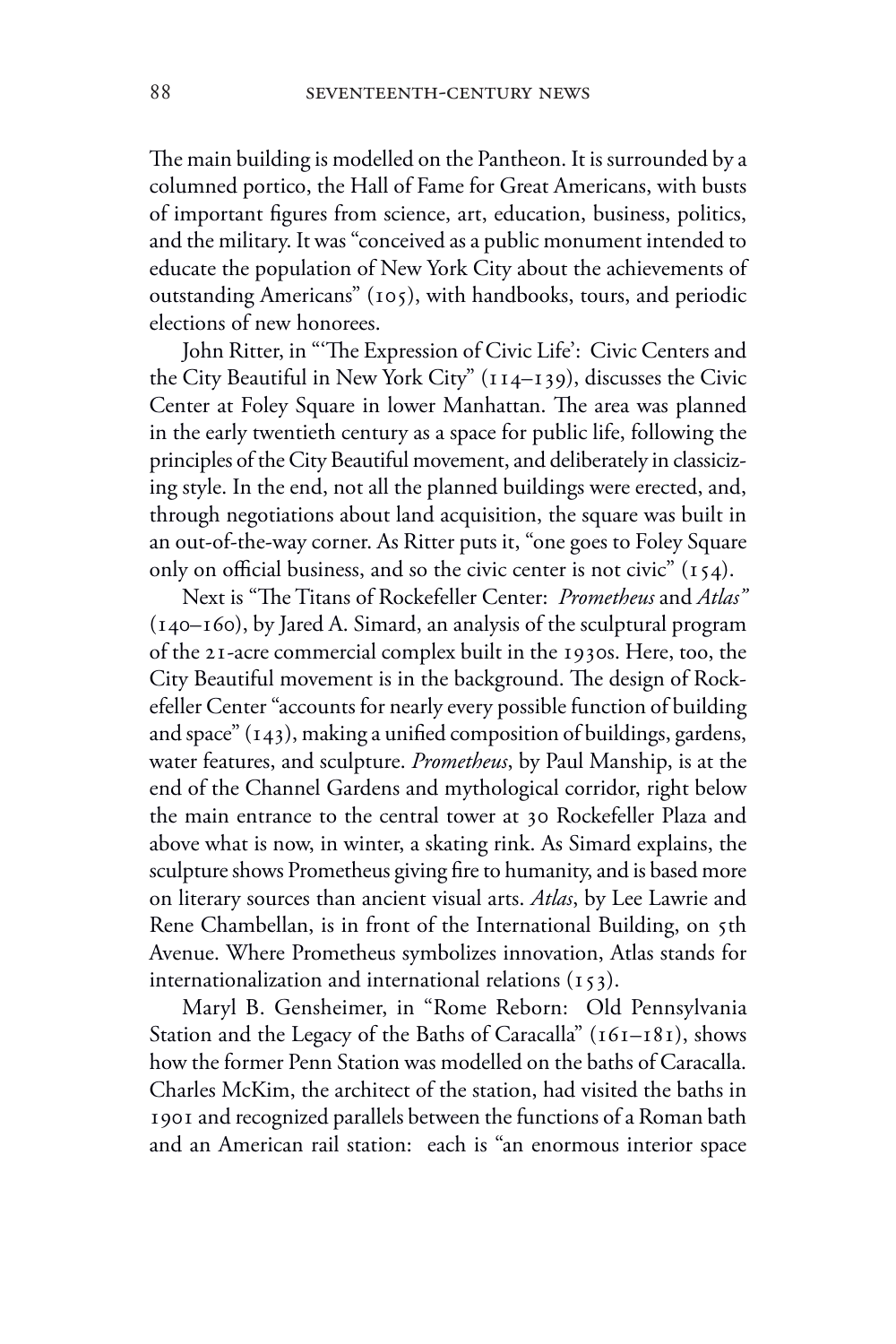where the largest number of people in the city were likely to congregate" (173). Although the decoration of the station is not as elaborate as that of the baths, the materials used give the impression of luxury and demonstrate "the power of the railroad" (176).

Allyson McDavid, in "The Roman Bath in New York: Public Bathing, the Pursuit of Pleasure, and Monumental Delight" (182–210), gives an overview, both architectural and sociological, of bathhouses in New York. The first public baths "optimistically sought to bring about physical, moral, patriotic, and economic rectitude" (184), though at first, they were sponsored by private groups rather than the municipal government. The neoclassical decorations of the early twentieth century buildings were intended to connote dignity, evoke imperial Roman baths, and suggest cleanliness (189). Most of the facilities contained showers rather than pools to save space and encourage privacy, though New Yorkers generally preferred the floating pools constructed in the rivers (190). Thus, private organizations, such as hotels, and the city itself began to construct bath houses with swimming pools, for pleasure as well as for washing, but mostly not available to poorer citizens. An appendix to this chapter lists all the baths built in Manhattan between 1852 and 1925 and a handful of other buildings, like the old Pennsylvania Station, using architectural features adapted from Roman baths.

Matthew M. McGowan, the other editor of the volume, discusses texts in "'In Ancient and Permanent Language': Artful Dialogue in the Latin Inscriptions of New York City"  $(211-234)$ . The inscriptions are found on a memorial bench in Central Park; a plaque for Irish-born general Richard Montgomery at St. Paul's Chapel (with text in English and Irish as well as Latin); other memorials in St. Paul's cemetery, also for Irish men who came to America in its early days; several memorials in the Trinity Cemetery in upper Manhattan; and the headquarters of the New York Academy of Medicine. McGowan argues that "well into the twentieth century, the Latin language was used to project permanence" (211), even if some of the texts contain grammatical errors. Latin inscriptions are no longer common in New York, but McGowan notes a 2002 mosaic in a midtown subway passage, *Under Bryant Park,* by Samm Kunce, including a line from Ovid in both English and Latin (229). But the National September 11 Memorial &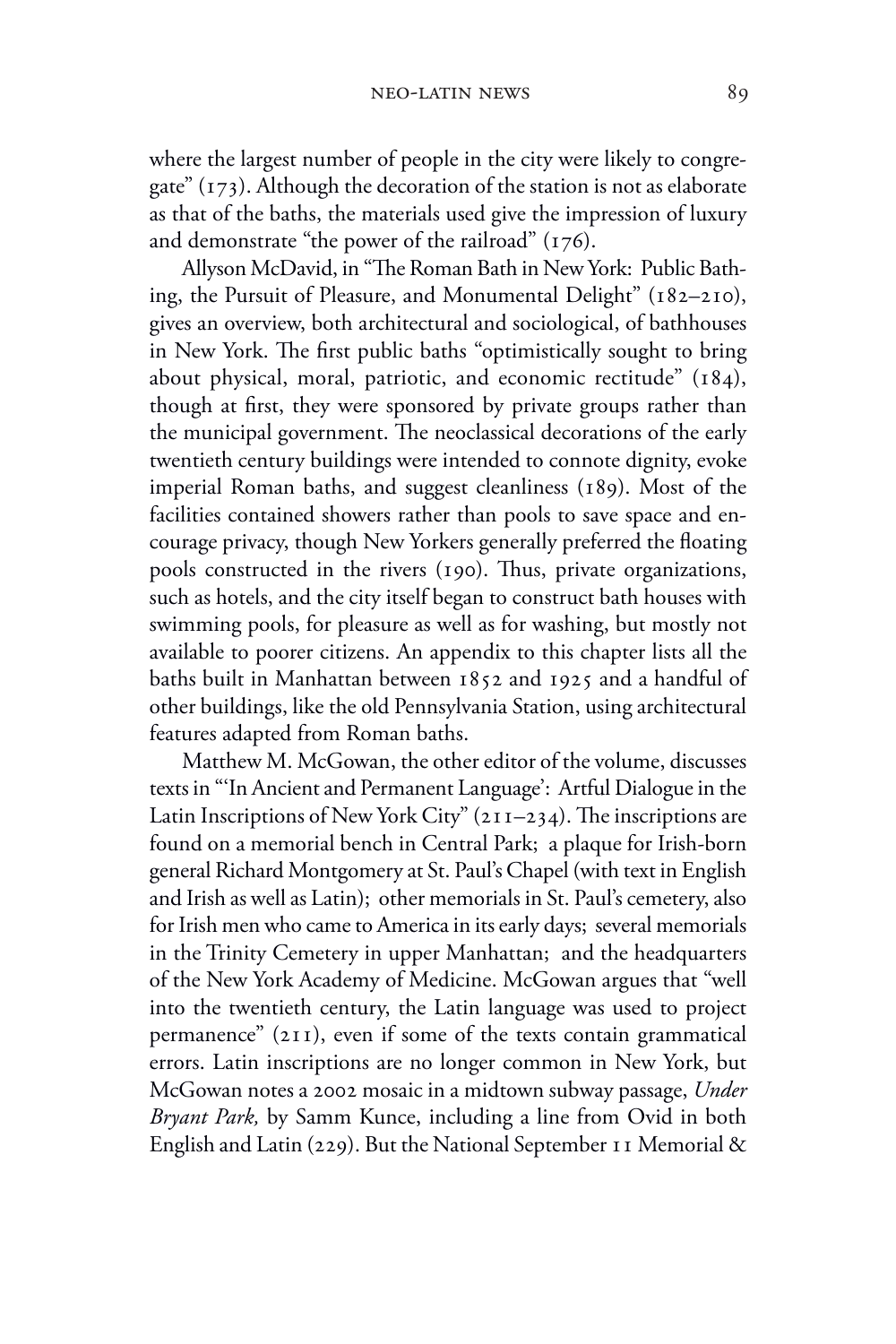Museum (2011–2014) quotes Vergil (*Aen*. 9.447, *nulla dies umquam memori vos eximet aevo)* in English, rather than Latin; as McGowan says, the line is about permanence, but it was important that the text be widely understood. Nonetheless, "when the City of New York—a microcosm of the world—needed the words to begin to capture the grief, anger, and sense of loss created by that day, it turned to Virgil, the ultimate classic" (230). (Anne Mahoney, Tufts University)

*Exhortation and Advice for the Teachers of Young Students in Jesuit Schools* by Francesco Sacchini SJ. Ed. and trans. by Cristiano Casalini and Claude Pavur, SJ. Institute of Jesuit Sources, Chestnut Hill: Boston College, 2021. 430 pp. \$44.95.

This volume includes two essays by Francesco Sacchini SJ (1570- 1625) first published in separate volumes. Originally titled *Protrepticon ad magistros scholarum inferiorum Societatis Iesu* and *Paraenesis ad magistros scholarum inferiorum Societatis Iesu*, the works address teachers of the lower courses in Jesuit schools. The *Protrepticon/Exhortation* takes the form of encouragement for young instructors, while the *Paraenesis*  contains practical advice on classroom management.

Sacchini lived and wrote in a period of great expansion in the system of Jesuit schools across Europe. His primary life's work was his continuation of the *Historia Societatis Jesu,* though he also wrote biographies and published speeches on education. Sacchini was elevated to the position of Secretary of the Society in 1619, a role he fulfilled until his untimely death at 55. The essays in this volume appear to have been completed days before his death and published posthumously.

The Introduction by the editors gives a clear overview of Sacchini's life during a crucial period of growth for the Society of Jesus. Moreover, it includes in-depth summaries of his earlier published booklets on education to better set these later essays in the context of a maturing perspective on schooling for younger pupils. In a compelling section of the Introduction, the authors trace the structure of a typical Jesuit's career and the challenges which made works of encouragement, such as Sacchini's, necessary. The lack of respect accorded to the teachers, the large number of students in their classrooms, and the myriad respon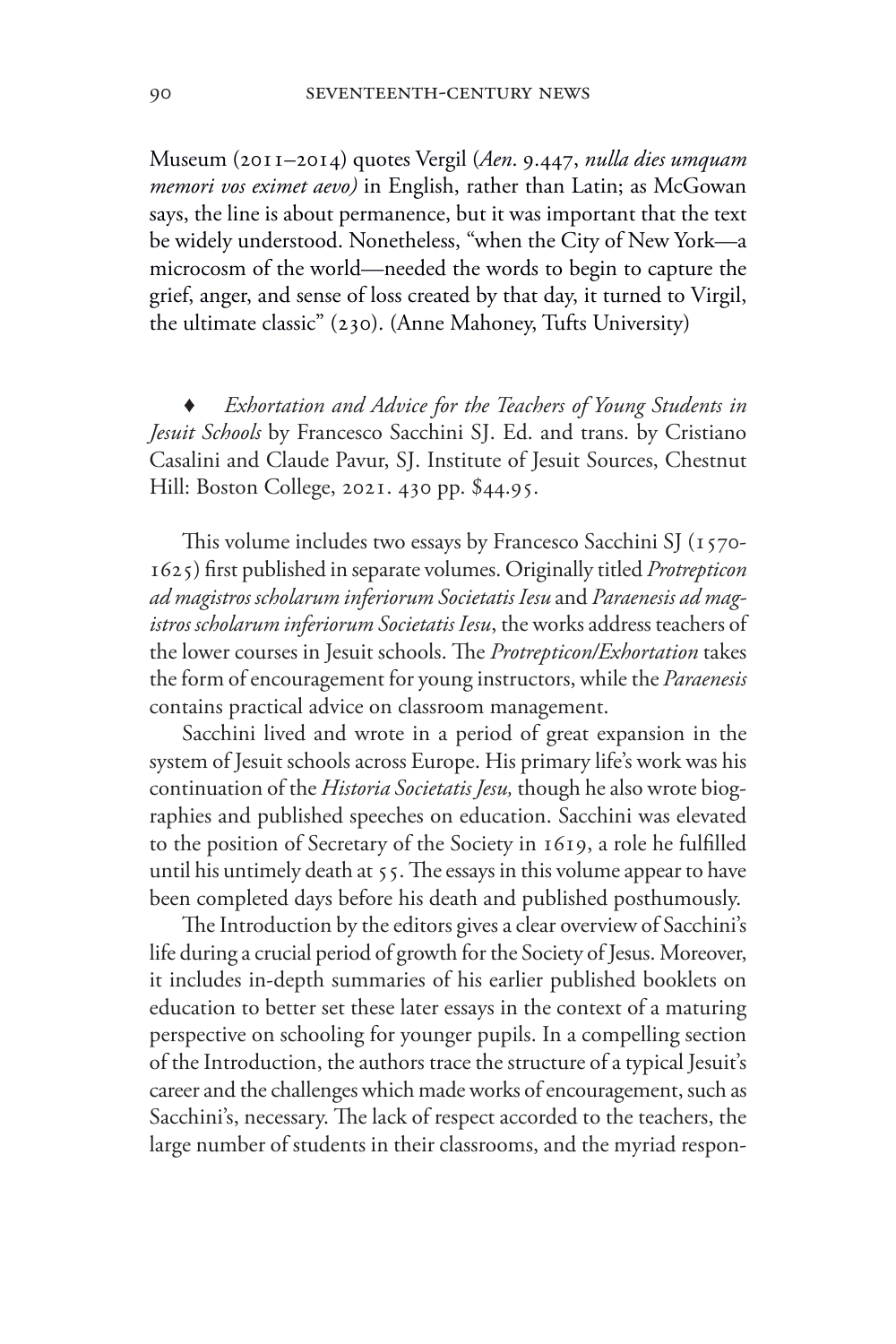sibilities that fell on their shoulders certainly engender sympathy from teachers today. Sacchini sought to address the lack of morale through his exhortations and advice. His efforts were apparently appreciated, as the works were reprinted four times in the seventeenth century and then again after the restoration of the Society in the nineteenth century.

The main part of the book is divided into sections for the "Exhortation to the Teachers" and the "Advice to the Teachers." Each section has its own table of contents, but they share an index. Each work is printed with a facing translation from the Latin to English with a substantial quantity of white space included. The essays retain their chapter, section, and paragraph formats and numbering, making it easy to refer between the languages in the texts. The English translation is fluid, coherent, and pleasurable to read. Though some word choices in the translation could a reader who does not have recourse to the Latin some confusion such as the use of "teachers of the Lower Classes" for "Magistros Scholarum Inferiorum" (289): it appears to this reviewer that the phrase *lower classes* more commonly has a socioeconomic meaning in common contemporary English.

Both the "Exhortation" and the "Advice" are predicated on Sacchini's belief, widely assumed among his contemporaries, that the teacher's goal is to "help the student become not merely a sensible person, but also a thoroughly good man." (83) Thus, his advice assumes education will include not only learning the material, but also teaching the Catholic faith and moral behavior. Sacchini's tone throughout is warm, and he continually emphasizes how difficult, yet important the teacher's work is for the students, the nation, and the Church. His description of the psychological traits best suited for teaching younger students still have resonance, for instance, "gentleness and patience are necessary so that he may stomach the foolishness of those who are silly." (301) He includes methods to increase interest, manage grading, and differentiate instruction, as well as guidance still relevant today such as refraining when chastising students from any comment "that touches upon a person's family, country, bodily or natural defects." (355)

In both essays, Sacchini supports his arguments with ancient references, both pagan and Christian, (e.g., Cicero, Seneca, Quintilian, Augustine) to place the role of teachers in an ongoing, honorable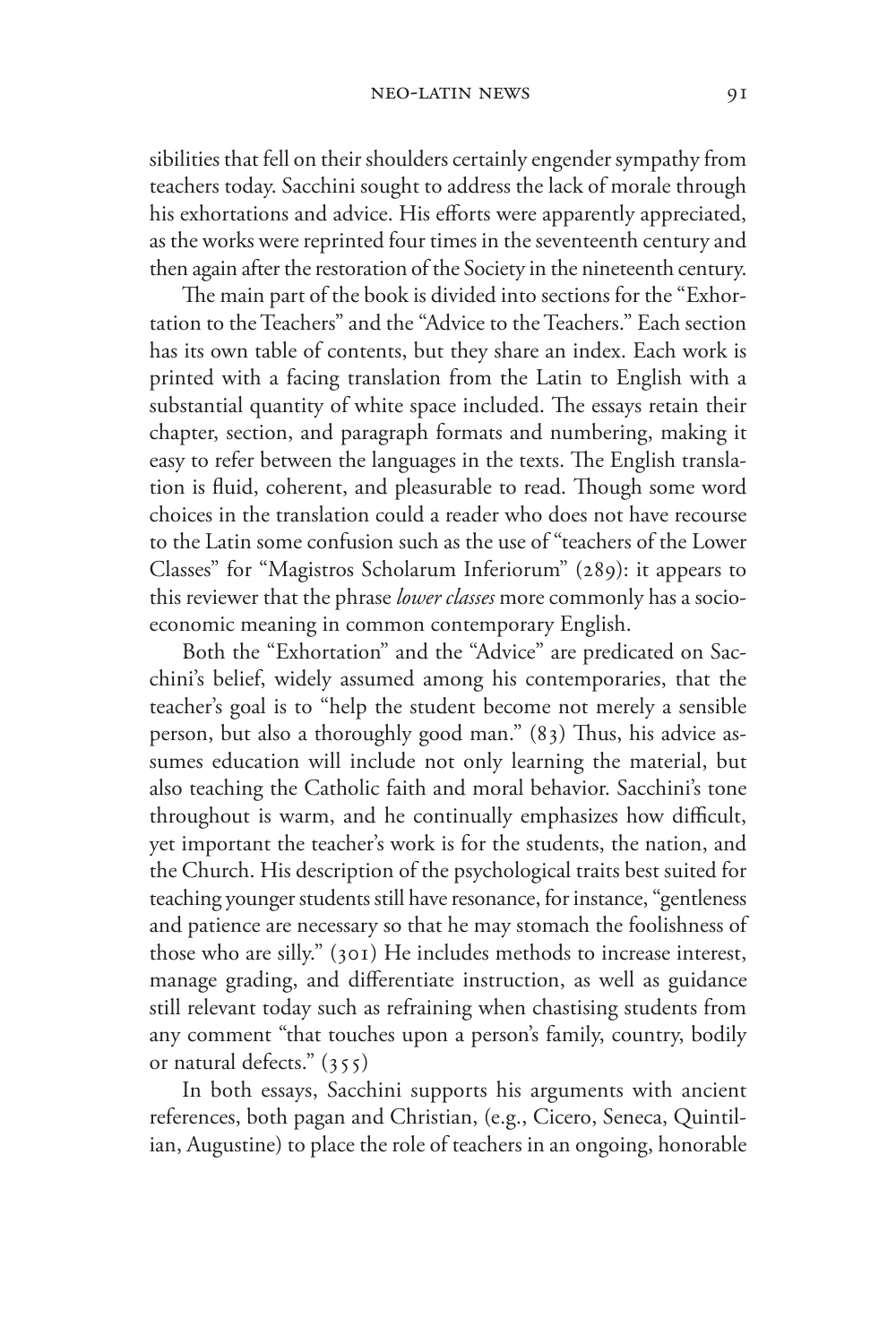tradition. In addition, he refers to teachings from the Council of Trent and Jesuit leadership. Most of his textual references are easily placed in context, and the notes are mostly mere citations, but for some of the less widely known Jesuit or contemporary sources, the editors include longer notes for context. This represents somewhat of a departure from the editors practice in their previous volume (cf. *NLN* 69.4). The index itself suffers from several defects. First, references from the notes do not appear to be included consistently in the indices. In addition, the page numbers listed in the index are off from the appearances in the text. Finally, the binding of the hardcover book feels less substantial than one would hope.

This volume is a useful addition for scholars of Neo-Latin, Jesuit Studies, education, and Catholic history since Sacchini's discussion of dealing with parents, problems with the boys, and classroom issues give granular level details about seventeenth-century scholastic praxis and school life, which is often only hinted at in other texts. As a more practical supplement to the *Ratio Studiorum*, the works also serve as a less abstract window into the methods used in Jesuit education. This is a welcome addition to a series of publications by the Institute of Jesuit Sources that aims to make important historical texts of Jesuit pedagogical material available in dual-language editions. Perhaps most importantly, the works still fulfill their original goal of encouragement and practical advice to teachers. Despite the passage of four hundred years, both high school and university educators will find inspiration, affirmation, and solid classroom management advice in these works. (Patrick M. Owens, Hillsdale, MI)

♦ *Gabriele Faerno Filologo* Gourmand*.Con un'appendice delle sue lettere a Piero Vettori, nove suoi nuovi postillati e un inedito a stampa*. Ed. by Giacomo Cardinali. Cahiers d'Humanisme et Renaissance No. 172. Geneva: Droz, 2021. 198 pp. + 19 b/w plates. €29.

This succinct monograph assembles the *disecta membra* of the learned philologist Gabriele Faerno (1510-1561), whose brilliant emendations of Latin texts are scattered in his extant letters and in marginalia found in various codices and printed editions. Cardinali's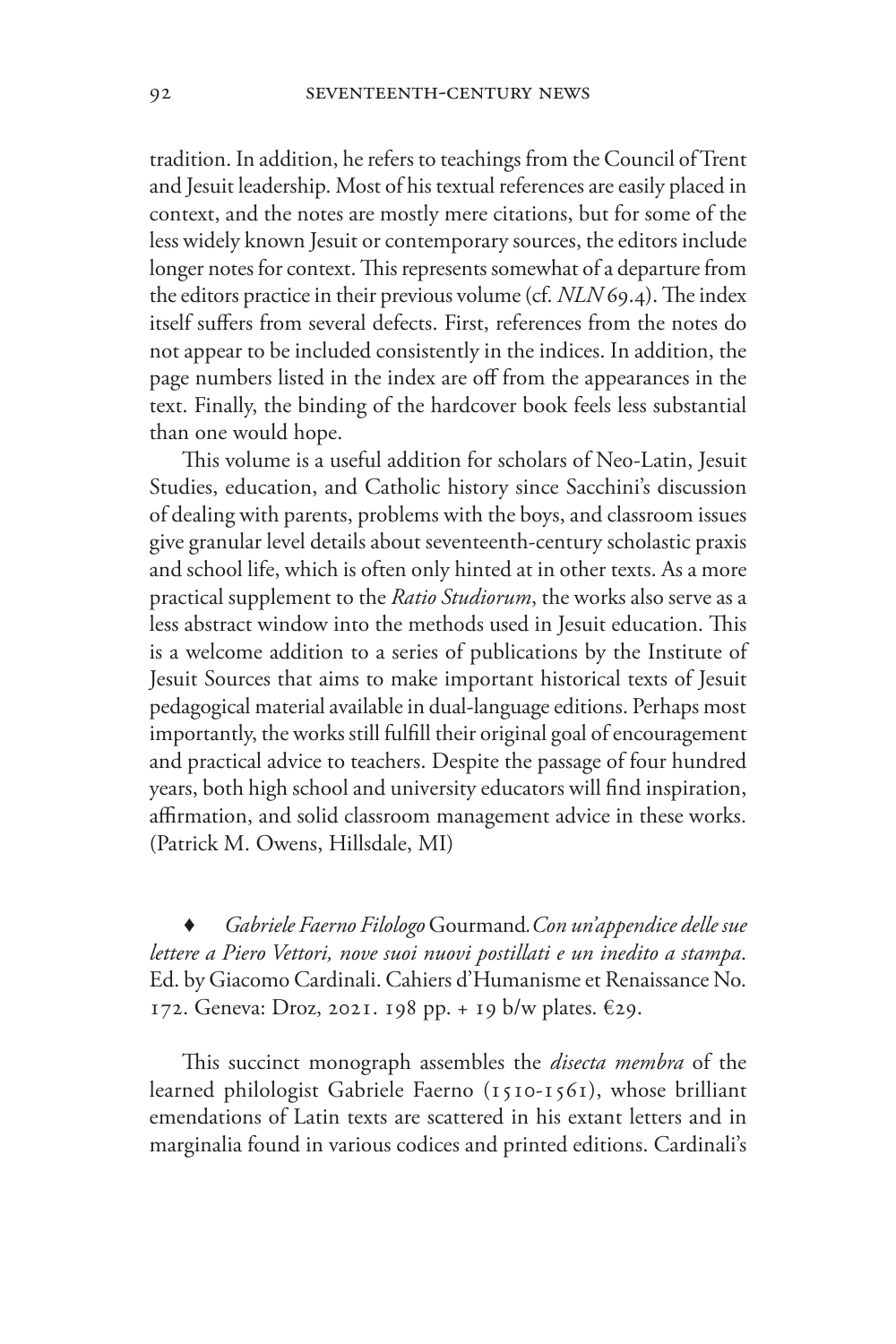characterization of the scholar as a gourmand reflects the fanciful legend that his death was hastened by culinary overindulgence at papal banquets.

Born in Cremona, Faerno came to Rome in 1548 hired as a Latin copy editor, an *emendator*, by the Vatican librarian Marcello Cervini, who was promoting both the conservation and the expansion of the collections. (Elected Pope Marcellus in April 1555, Cervini died after only twenty-two days in office.) Cardinali elucidates how Faerno coordinated his emendations by recording them in printed editions of various texts: Caesar, Terence, and the *Antonine Itinerary* among the classics (71-81, plates 7-12); Gaudentius of Brescia, Cyprian, and Peter Damian among Christian authors (81-94, plates 13-16); and the recent 1547 Louvain edition of the Vulgata (96-101, plates 18 and 19). In the case of Caesar, Cardinali reconstructs how Faerno simultaneously collated two printed editions and three codexes.

Faerno's plans to publish his research were thwarted during his lifetime. Of three Ciceronian editions printed by Alessio Lorenzani (Rome, 1551), only one seems to survive, an edition of *Pro Marcello* (110, citing Edit 16: CNCE 14612). But scholars admired his textual notes on Cicero's *Philippics* (1563), Terence's *Comedies* (1565) and Caesar's *Commentaries* (1570), which appeared posthumously. Unlike Poliziano and Robortello, Faerno did not discount newer witnesses, *recentiores*, in favor of the most ancient, *vetustissimi*; and in dealing with older codices, he followed his mentor Cervini by experimenting with reagents like sumac to enhance faded ink. Faerno shrewdly applied his mastery of Latin meter and prose rhythm to textual emendation and was praised by both friends and foes, including his formidable adversary Marc Antoine Muret, who credited him with "incredibile learning, extremely penetrating judgment, and indefatigable industry in studying documents": *incredibilis eruditio, summa iudicii acrimonia*, and *indefessa in evolvendis monumentis diligentia* (10).

Faerno's literary legacy is confined to a single posthumous publication that lies outside Cardinali's purview. In 1563 Faerno's *Fabulae centum ex antiquis auctoribus delectae*, one hundred versified Aesopic apologues, were printed in Rome with a dedication to Cardinal Charles Borromeo and with illustrations by Pirro Ligorio. The fables were later reprinted and translated in various languages, including Charles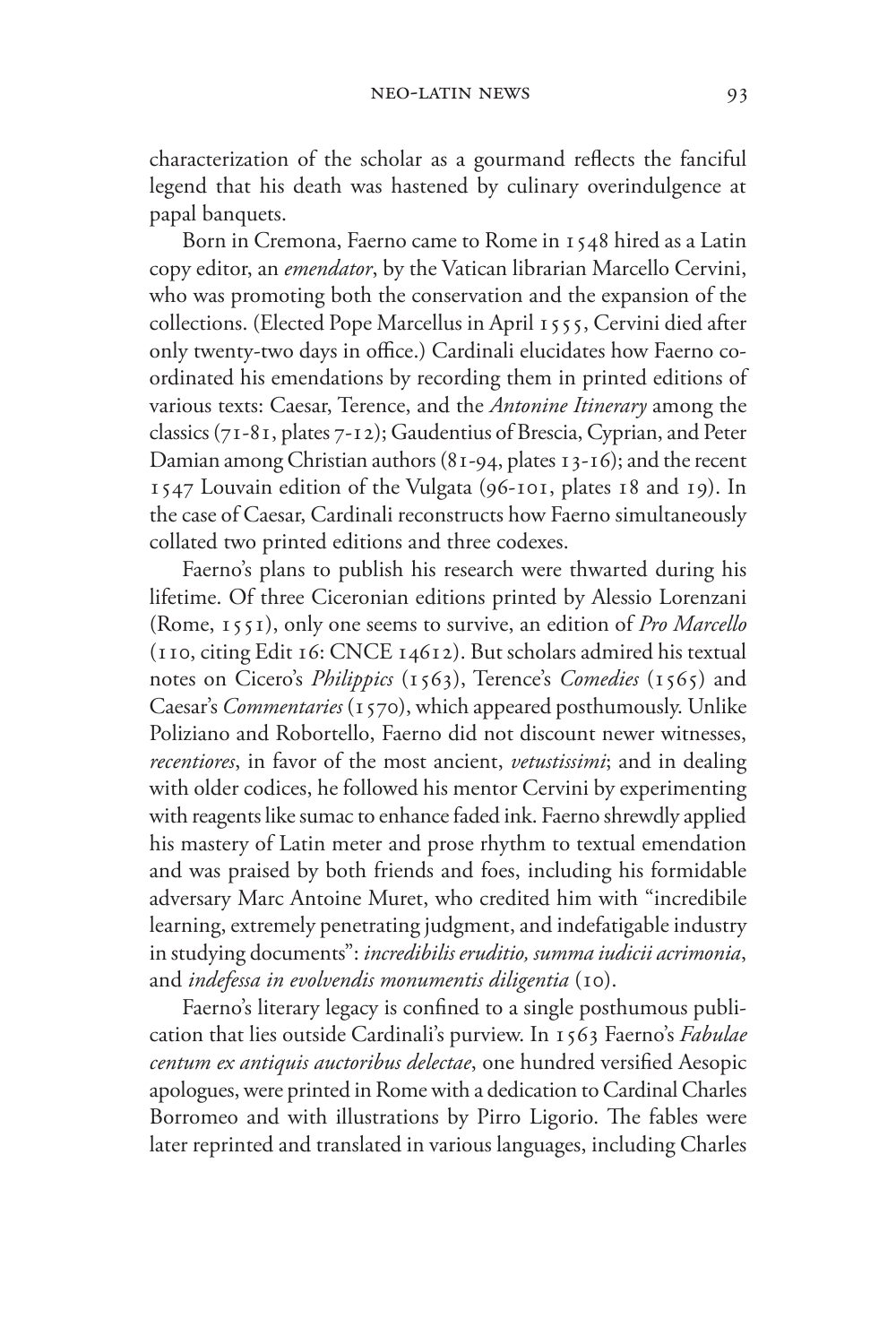Perrault's 1699 French version.

By combing through Vatican collections and archives, Cardinali has identified nine manuscripts and printed books containing previously unknown autograph marginalia. To illustrate Faerno's critical stance, he prints the fifteen extant letters to Pier Vettori, the great Florentine philologist who cites Faerno in his 1553 *Variae lectiones*. All the letters are in Italian, except for the last one in Latin, dated "xii Kal. Novembres m.d.lxi," or 21 October 1561 (which Cardinali inexplicably translates as "10 novembre 1561"). Faerno was also a friend and correspondent of Giovanni Della Casa, who calls him a forthright man (*simplex*) in his satire "Ut capta rediens Helene" (ca. 1550): see Parenti and Danzi's *Poeti latini del Cinquecento* (Pisa, 2020), 1286-1287.

Despite its distracting subtitle "Filologo *gourmand*," Cardinali's monograph sheds valuable light on an important but elusive philologist active in Renaissance Rome. (David Marsh, Rutgers University)

♦ *Irish Jesuit Annual Letters, 1604–1674*. Ed. by Vera Moynes. Dublin: Irish Manuscripts Commission, 2019, 1013pp. Hb, €80.00.

Let the keening cease. For years, many have moaned the absence of serious studies of Irish Jesuits and the Society's activities in early modern Ireland. The occasional thesis never seems to be converted into a monograph. Over the past few years Vera Moynes has, on the one hand, highlighted the absence of such monographs and, on the other, provided a great impetus for the correction of that omission. Two years ago, she edited *The Jesuit Irish Mission: A Calendar of Correspondence 1566–1752* (Rome: Institutum Historicum Societatis Iesu, 2017). Subsidia ad Historiam Societatis Iesu 16, reviewed in *JJS* 6, no. 2 (2019): 340–43 by John McCafferty). In that edition and in this collection, she builds on the strong foundations laid by John MacErlean, SJ

The importance of correspondence in the early Society has long been acknowledged by the academy but scholars have not always been aware of the purpose of the letters and have thus misconstrued the contents. The letters were initially intended for "ours only," that is for other Jesuits. They were a means whereby Jesuits dispersed throughout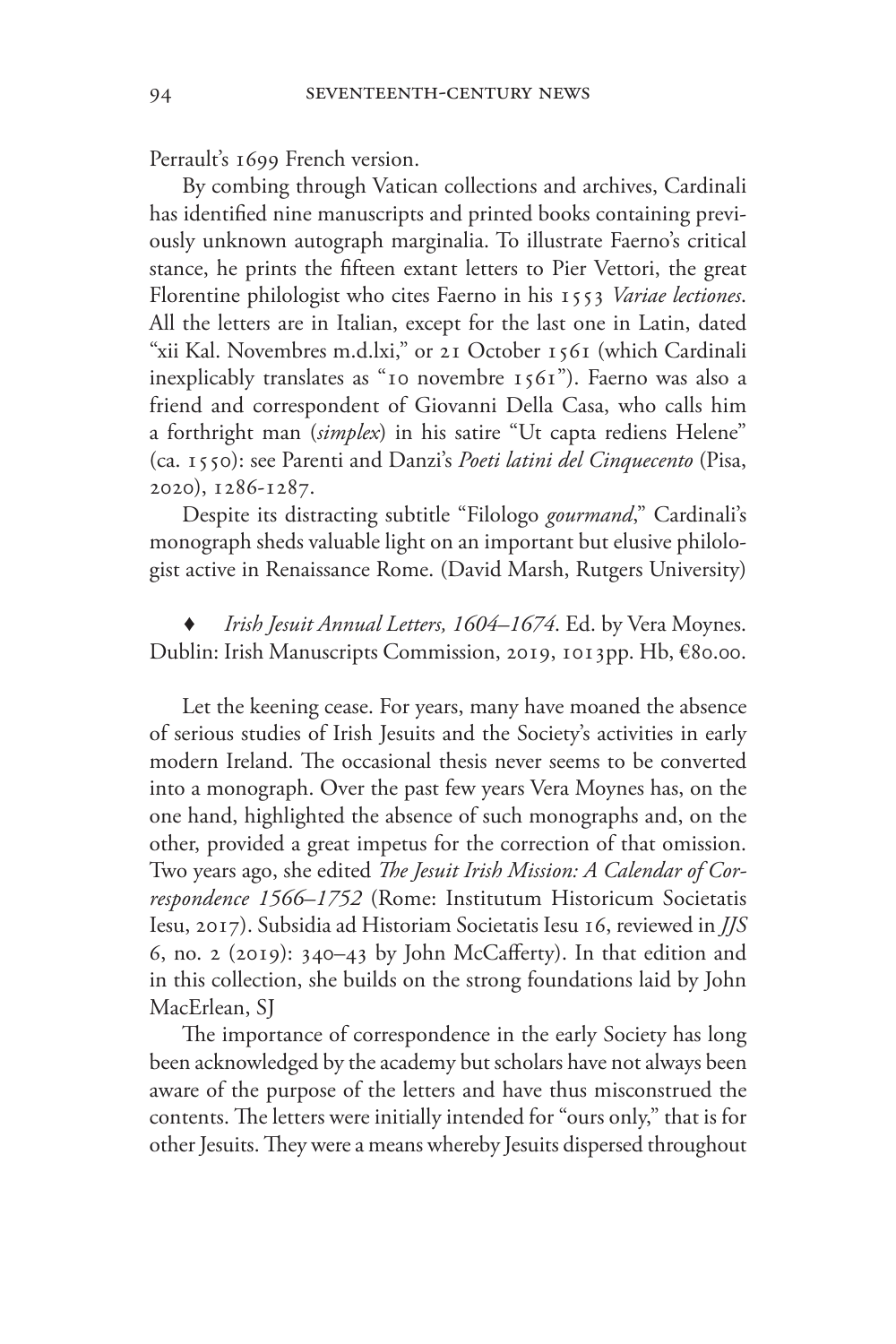the world informed their brethren of the good works that they, with God's grace, were accomplishing. Edification was the object. Once published, these letters of edification were distributed to potential benefactors and potential Jesuits. By the seventeenth century, the template for the annual letters dictated the numbers of baptized or reconciled persons; number of general confessions heard; extraordinary "confirmations" of the Catholic faith; reconciliations of long-standing feuds; anything that reflected well on the Society; number of vocations to religious life; assistance to the poor and imprisoned; amount of money received as alms; public good works recognized and acknowledged; and finally anything of historical interest.

If the Irish Jesuits did in fact compose a letter annually, many have been lost. MacErlean and Moynes identified letters (and quasiletters) from 1604, 1605, 1606, 1608, 1609, 1610, 1611, 1612, 1613, 1615, 1616, 1617, 1618, 1619, 1620, 1621–22, 1641–1650,  $1652-53$ ,  $1651-54$ ,  $1662$ ,  $1663-64$ ,  $1664$ ,  $1665$ ,  $1669-74$ . It is most interesting to note that more than half the extant letters come from the reign of King James I ( $1603-25$ ) and that after a brief resuscitation with the restoration of the monarchy (1660), the letters peter out and die with nothing from the reign of James II (1685–88) and the eighteenth century.

Given the letter's template one should not be surprised to find repeated accounts of peace-making, public confession, conversion of heretics, and exorcisms. In 1608, two gentlemen disputing ownership of fields, turned to an unnamed Jesuit for adjudication. At the end said Jesuit "made those gentlemen shake hands in public as a sign of reconciliation and goodwill, to the great joy of all" (106). Two years later, a "certain ecclesiastic," presumably a Catholic priest and a source of considerable scandal, publicly confessed his sins (170). In the same year, a Protestant minister "with both the worst habits and perverted opinions" became very ill. A Jesuit traveled six miles to his bedside. Under his prayerful direction, the minister repudiated his former life and urged his congregation to follow his example in conversion (167). Another Jesuit exorcized a young girl whose "eyeballs rolled around, when she was seized by the appearance of a specter, and she spoke many words with little coherence or consistency" (332). In no account, is a proper name provided. Fergus O'Donoghue, SJ, observed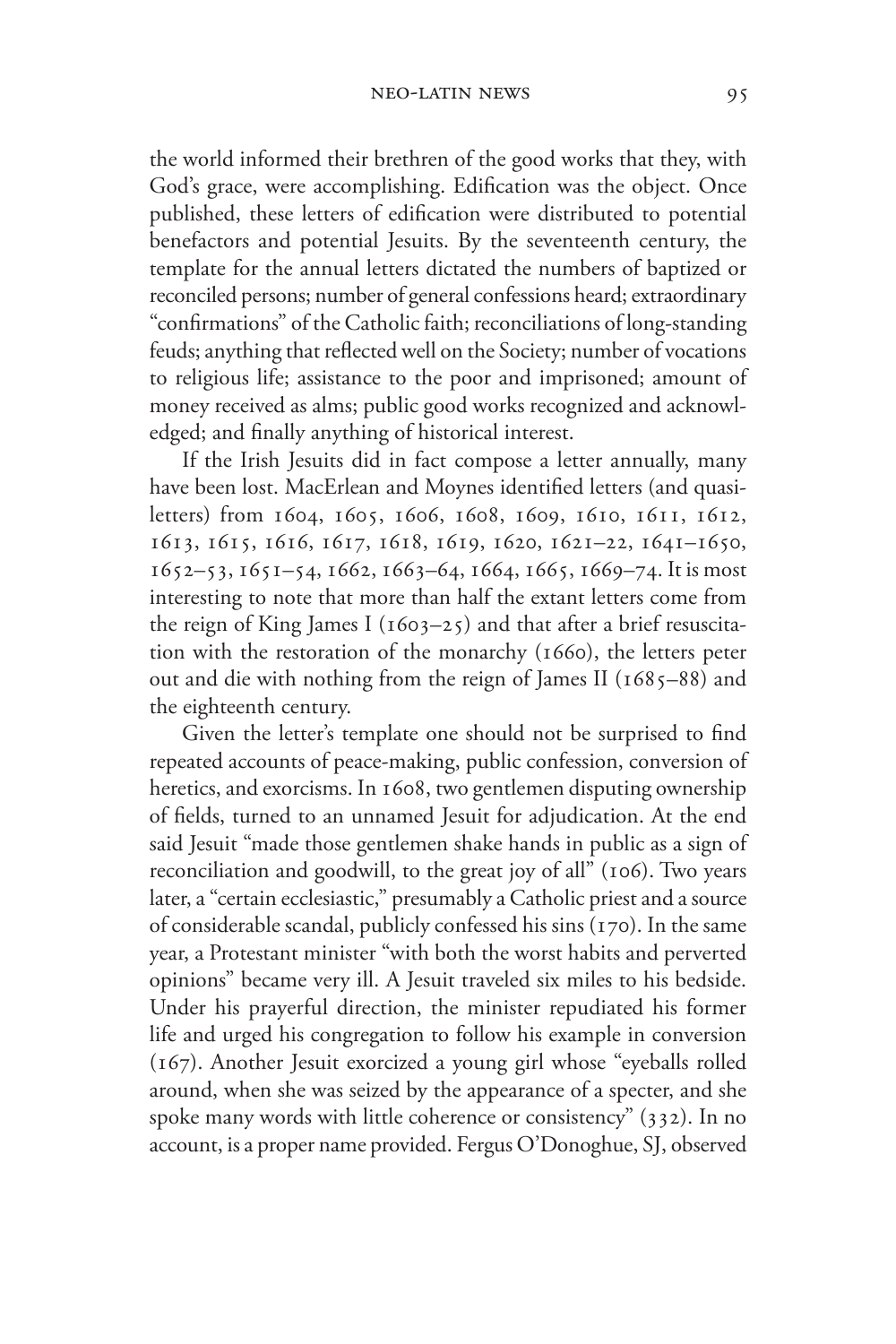that only deceased Jesuits were mentioned by name (as cited on xxi). Many attended country missions with sermons "even up to five hours with such good will on the part of those in attendance" (279). Over three days at Cashel, the Jesuits celebrated the canonization of Saints Francis Xavier and Ignatius of Loyola on March 12, 1622 with a "large amount of music, both for voice and for concerts of instruments" (811). Between 1669 and 1774, the school in Cashel staged a play for Archbishop William Burgat: "It is almost incredible the volume of applause that this play received even from those opposed to the true faith" (969). Apparently, heresy does not blind one to artistic achievement. Marital problems were resolved; dispensations obtained; minor miracles reported; sodalities flourished; missions to Scotland explored; Oliver Cromwell condemned; and Jansenists foiled. An occasional odd detail emerges. Ulster in 1610 observed the Gregorian calendar but the areas around Meath and Dublin still followed the Julian calendar with consequent confusion over feasts  $(161)$ ; in 1616, ribald songs and alcohol disturbed the prayerful serenity of a wake (538). Perhaps future researchers will be able to identify the unnamed persons.

Sixteen translators worked on the twenty-five letters. The editor opted for literal translations, which occasionally make for awkward but accurate reading. With so many translators a certain amount of inconsistency should be expected but I noticed only two: Acquaviva (Italian) and Aquaviva (Latin); the Italian Giovanni Paolo Oliva and not the quasi-Spanish Juan Paolo Oliva.

Moynes also provides a useful glossary of Jesuit terms and expressions. However, two require clarifications. *Noster*, usually seen in the plural *nostri*, refers to any Jesuit and not "usually an ordained Jesuit" (xii). In Jesuit terminology, the opposite of "ours" is "externs." There are, it is true, three probations in the Society. The first is postulancy, a brief period of approximately two weeks, that precedes the novitiate or noviceship proper. Technically, first probation, although it may take place in the novitiate building, is distinct from the noviceship as a period of formation. I also found one historical mistake. The English College, Rome, was founded in 1579 and not 1576 (269n224). The errors are few and small; the edition, comprehensive and significant. [This review is reprinted with permission from *Journal of Jesuit Studies* 7.2 (2020): 324-326.] (Thomas M. McCoog, SJ, St. Claude La Colombière, Baltimore, MD)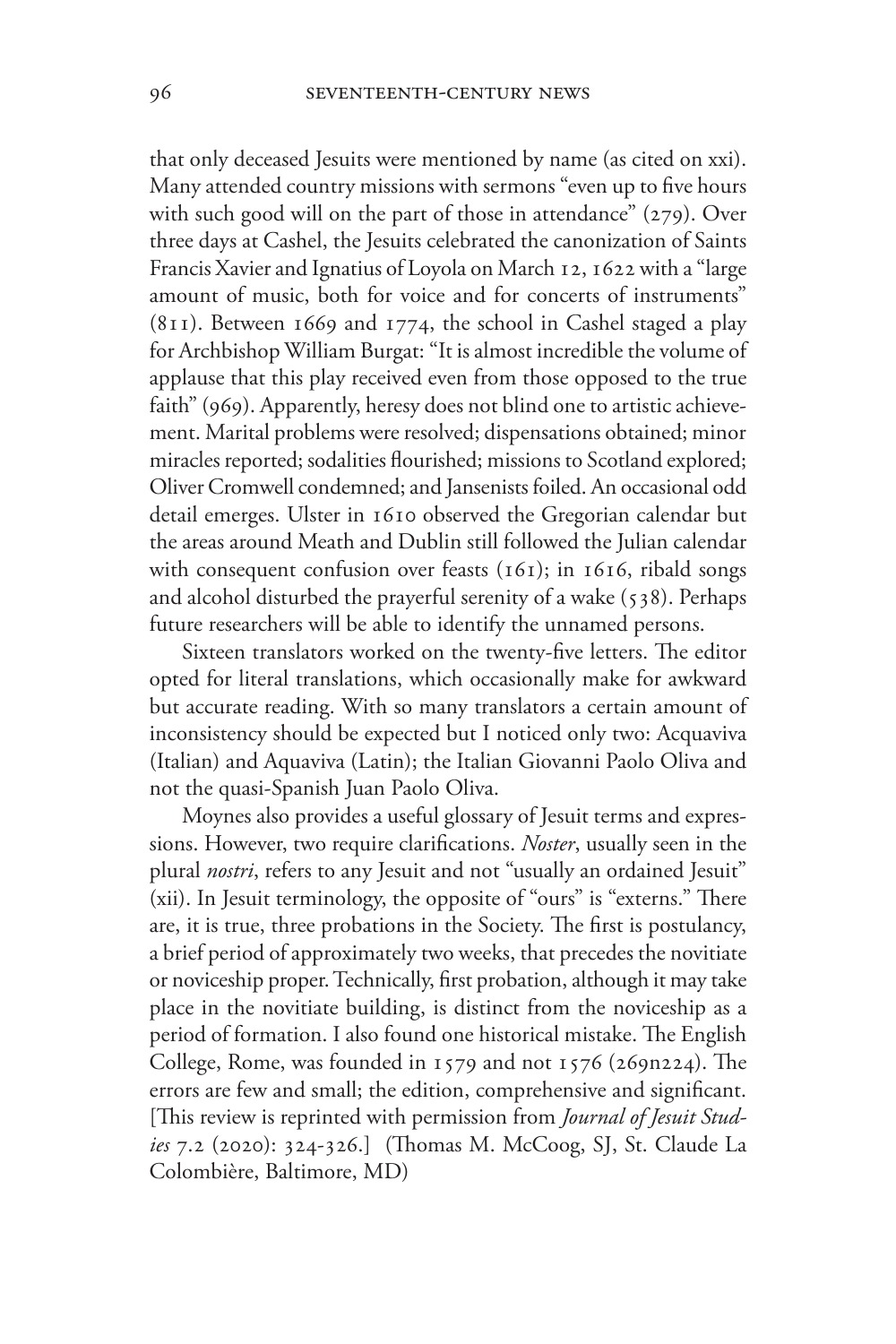*Coffee: A Poem.* By Guillaume Massieu. Translated and introduced by John T. Gilmore. Todmorden: Arc Publications 2019. 50 pp. £9.99.

Rhazes (Abu Bakr al-Razi, 865-925) the Persian physician, scholar, and philosopher, is the author of the first extant writing that mentions coffee. He was followed by other great physicians, like Bengiazlah, a contemporary, and the great Avicenna (980-1037). Sheik Gemaleddin, mufti of Mocha, is said to have discovered the virtues of coffee for himself ca. 1454, and to have promoted the use of the drink in Arabia. Although historians are not in perfect agreement when coffee arrived in Europe or how it first spread, it was first described by the Venetian botanist Prospero Alpini in his *De Plantis Aegypti* (1591). By the middle of the seventeenth century coffee houses were opening across Western Europe, and Gilmore reports that by 1723 there were 380 cafés in Paris alone (11).

Perhaps the first account of the origin of coffee was written by Abd-al-Kâdir in 1587. Coffee had then been in common use since about 1450 A.D. in Arabia. Abd-al-Kâdir's work treats the etymology and significance of its name, the nature and properties of the bean, where the drink was first used, and describes its virtues. Arabic poets wrote encomia of the drink in support of its natural virtues and its permissibility (i.e., halal). French poets, writing in Latin, first took coffee as the subject of their verse. It is doubtful whether the author of the volume under review Guillaume Massieu (1665-1722), or his contemporaries, Thomas-Bernard Fellon SJ (1672-1759) and Jacques Vaniére SJ (1664-1739) had any knowledge of the javan poetic tradition in which they participated, but the short poems on coffee published by Massieu (*Caffaeum carmen*, composed c. 1718 and posthumously published in 1728), Fellon (*Faba Arabica*, 1696), and Vaniére (*Praedium rusticum*,1696) fit squarely within the well-known Jesuit tradition of didactic poetry. Of these, Massieu undoubtedly carries the palm. *Carmen Caffaeum* is self-consciously artificial and therefore assumes an ironic humour. The stately grandeur of his hexameter and the nimble descriptions of a coffee grinder and the brewing process would excite all but the most morose tea drinkers.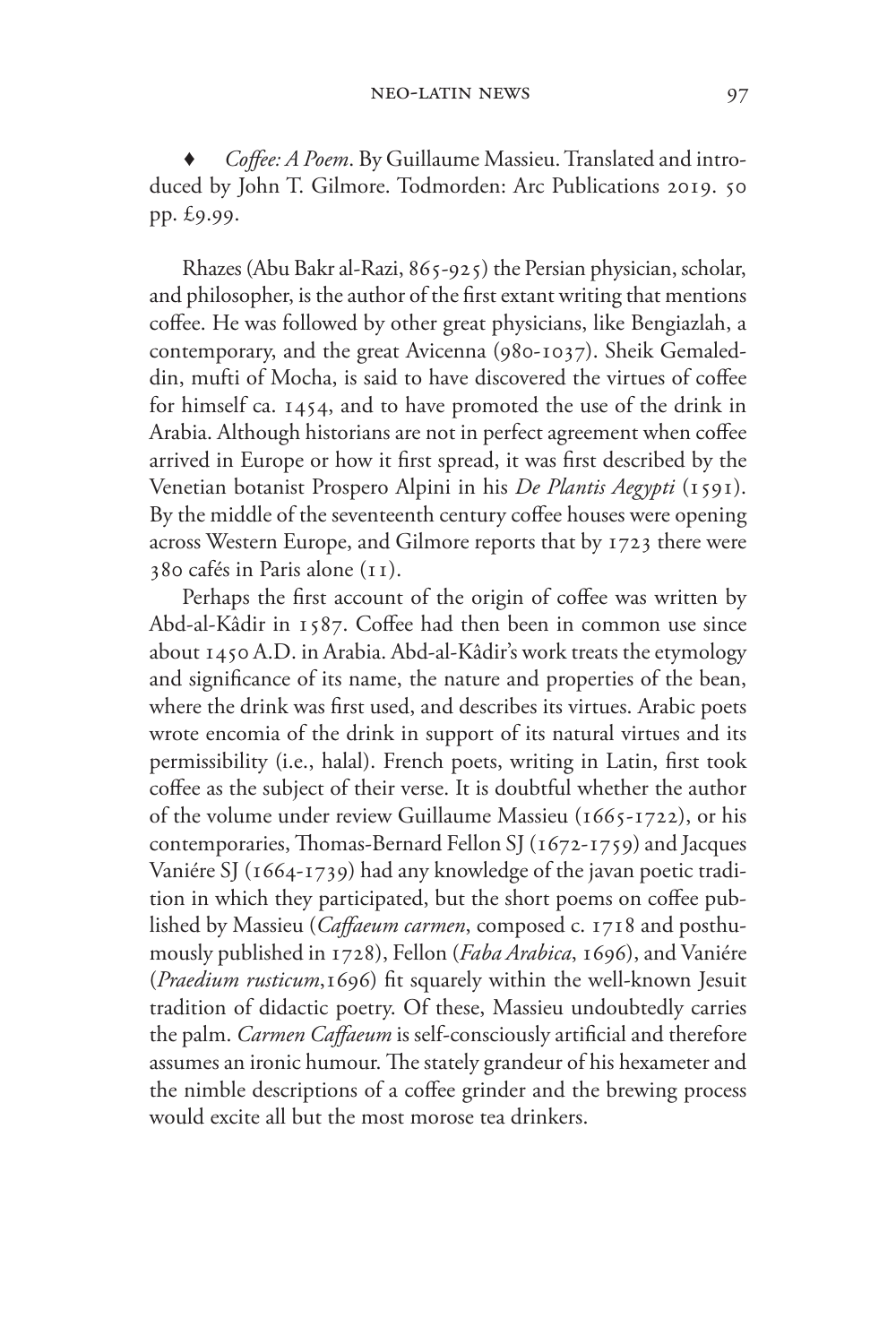Guillaume Massieu joined the Jesuits in his youth but eventually left the order in 1695 to pursue literature. After securing influential patrons he was elected a member of the Académie des inscriptions et médailles, wherein later his *Caffaeum* was presented aloud. It was not until Father François Oudin's 1749 anthology of (mainly Jesuit) *Poemata didascalica* that the *Caffaeum carmen* was printed. One of the panegyrists of this author, de Boze, in his *Elogé de Massieu*, says that if Horace and Virgil had known of coffee, the poem might easily have been attributed to them; and M. Thery, who translated it into French in the *Memoires de l'Academie Royale des Sciences, Arts et Belles-Lettres de Caen* says "Le talent de Massieu, plein de souplesse et de ressources, devait briller dans cette épreuve. Aussi son petit poème est-il une perle d'élégance, un vrai joyau dans un riche écrin. Pour en sentir le mérite, il suffit de le comparer à un poème sur le même sujet, imprimé a la suite dans le même recueil, et qui a pour auteur le Père Fellon, un des bons poètes latins de cette époque. (p.248, Caen, 1855)" Similar praise and comparison can be applied to Gilmore's translation of Massieu's work. For our purposes we might consider one of Massieu's elaborate georgic similes for comparison: "Ergo, quod satis esse tuos cognoris in usus, / Tu longe ante para; largam sit cura quotannis / Collegisse penum, et parva horrea providus imple: / Ut quondam, multo ante memor prudensque / futuri, Colligit e campis segetes, tectisque repoint / Agricola, et curas venientem extendit in annum. / Nec minus interea reliqua est curanda supellex: / Vascula sorbendo non desint apta liquori, / Ollaque, cui collum angustum, sub tegmine parvo, / Cui sensim oblongum venter turgescat in orbem." Gilmore renders this as: "As much thou know'st as will thy needs demand / Prepare: each year collect with gen'rous hand / An ample store, some little barn to fill. / Last harvest, so the farmer, prudent still, / Did gather from his fields the ripen'd ear / And stor'd his crop against the coming year. / No less meanwhile behooves it thee with care / To fill thy house with other needful gear. / Let there lack not some vessels small design'd / To hold as it is drunk the liquor kind, / Nor pot with narrow neck and little lid, / And belly round in which it may be hid." (p.22-23) The poem begins with a description of the plant's origin and anatomy before turning to the bean itself (*Parva, fabae similis, pallenti fusca colore, / Quam tenuis medio distinguit cortice*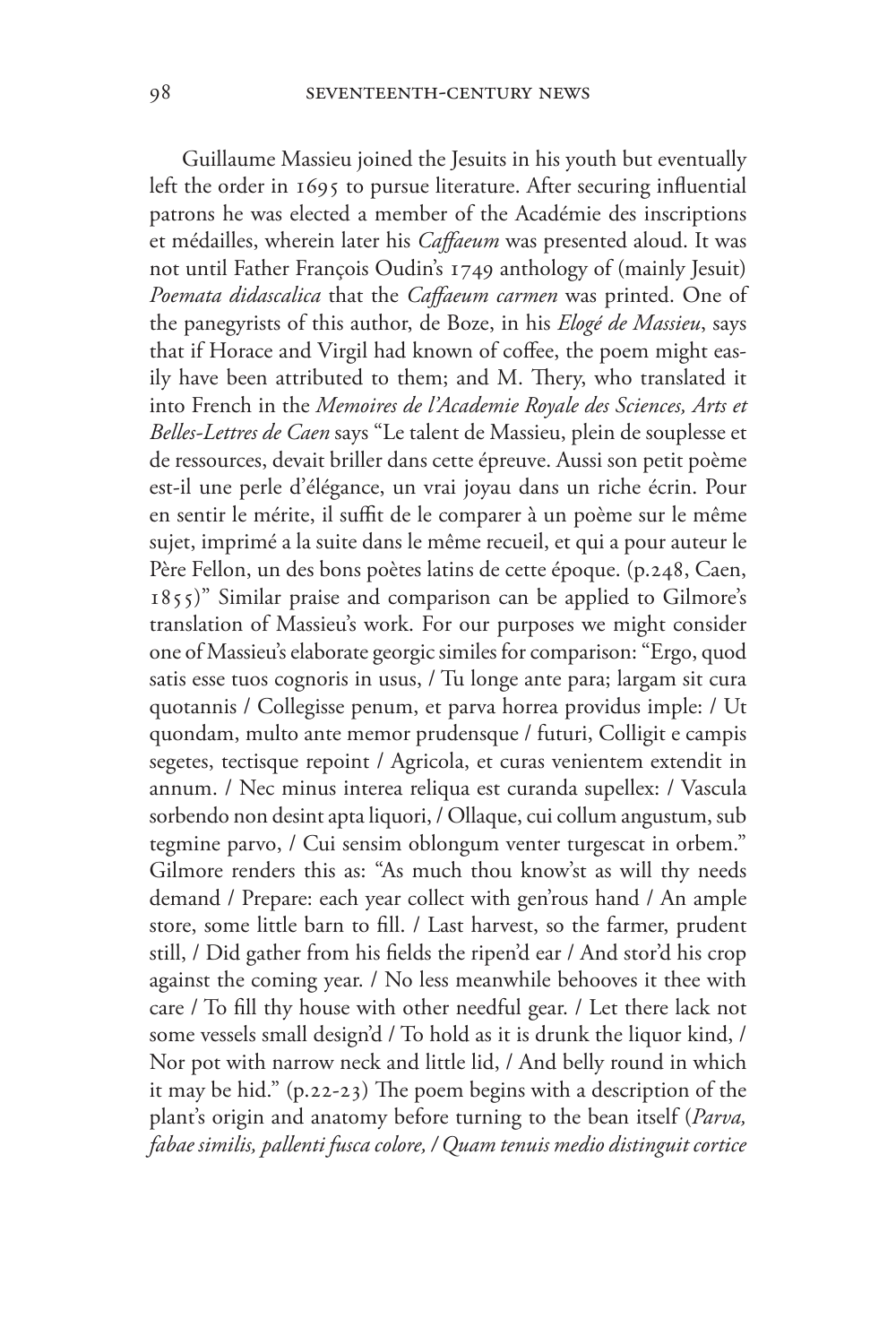*rima.*). Massieu then describes the entire process of roasting, grinding, and brewing the drink before praising the taste the amazing effects on the imbiber. Gilmore translates a panegyric exclamation, which is characteristic of the work: "How blest by Fortune they, who often feel / This gentle liquor through their innards steal! / A slothful dullness seizes not their hearts - / They hasten to each task their Rule imparts, / And joy to rise before the dawn's first light." (p.39) The style of mock epic and archaic rhyming couplets is reminiscent of Alexander Pope's *The Rape of the Lock*.

Gilmore is clear that this is not an academic edition; he intends to publish an edition with more complete annotations. That volume would be a great contribution to the study of Jesuit didactic poetry especially if it takes into account the possible sources and intertext with the contemporaneous Neo-Latin authors. Nevertheless, this thin, well-bound and pleasantly designed volume can be enjoyed all on its own. It is unfortunate that the numbering of verses was omitted. There was a bit of frustration in comparing the Latin and English when by page 31 the facing translation is off by twelve lines. Gilmore has produced a lively and thoroughly enjoyable translation of Massieu's delightful *doctae nugae*. This reviewer read the work once through in a sitting – with requisite breaks to refresh my cup of coffee. (Patrick M. Owens, Hillsdale, MI)

Early Modern Catholic Sources: The Catholic Enlightenment, A *Global Anthology* Ed. by Ulrich L. Lehner & Shaun Blanchard. Early Modern Catholic Sources, Volume 3. Washington, DC: The Catholic University of America, 2021. viii+296 pp. \$34.95.

The editors introduce this volume of fifteen diverse sources from Catholic thinkers of the eighteenth century with a concise, informative, and well foot-noted introduction which articulates their goal in choosing the selections: it is not helpful to conceive of the Catholic Enlightenment as a monolithic movement, but rather as multiple Catholic enlightenments. Additionally, the editors demonstrate that the term *enlightenment* applied to Catholics is not anachronistic (as alleged by some) but present in many works of the period. The selec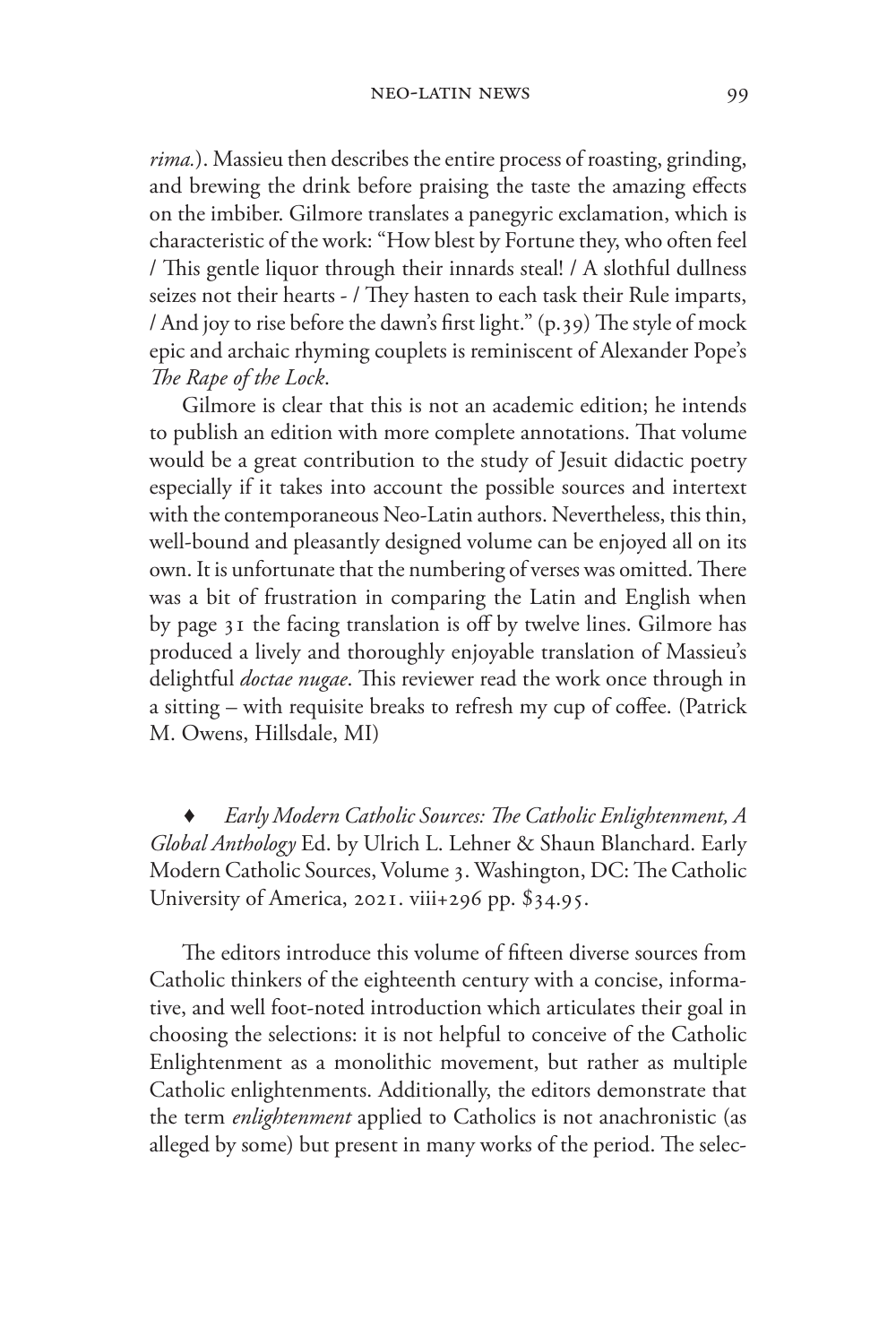tions bear out the assertions made in the introduction. Most of the sources appear here in English for the first time. The selected authors include women and men, clergy and laity, from across Europe and the New World. The editors, Ulrich Lehner and Shaun Blanchard, assembled a team of eleven collaborating scholars to introduce and translate several voices that otherwise might not be heard and considered. Each chapter is preceded by a short prefatory essay, biographical notes, and a brief bibliography. Many of the selections make for engaging reading. Nevertheless, the reader is left with the impression that the editors chose some selections with rather narrow goals in mind so that although the volume provides a wealth of important and often neglected primary sources, its broader appeal is sacrificed.

This volume makes some valuable Catholic Enlightenment sources available in a single accessible collection for Anglophone students. Perhaps the greatest strength of the volume is the breadth of subject matter and disciplines included: education, ethics, mysticism, theology, and political philosophy. Most of the ten chapters, which are arranged geographically, highlight various views within the Catholic Enlightenment on subjects such as the appropriate role of extrascriptural devotion, Church discipline, women's education, specific ethical questions, and political relations. It would make a valuable addition to a reading list for a course on eighteenth-century Catholic thought or spirituality and provides a counterpoint to traditional historical narratives regarding the long eighteenth century and the Catholic Church. Here Blanchard and Lehner continue the revision Lehner began in his magisterial *The Catholic Enlightenment* (OUP, 2016) to earlier historiography that presents the Enlightenment as a strictly secular and anti-clerical movement. Lehner again proffers an account that encourages scholars to reconsider the relationship between faith and reason in the eighteenth century. The introduction further challenges established narratives about the origins of modernity and frustrates the old dichotomy between conservatism and progressivism.

The majority of the selections are taken from texts composed in the modern languages. This is somewhat surprising given the vast number of texts composed in Latin during the period, whose contents remain unknown to most historians. The chapters on Germany (ch. 9) and England (ch. 14) stand-out with excellent introductions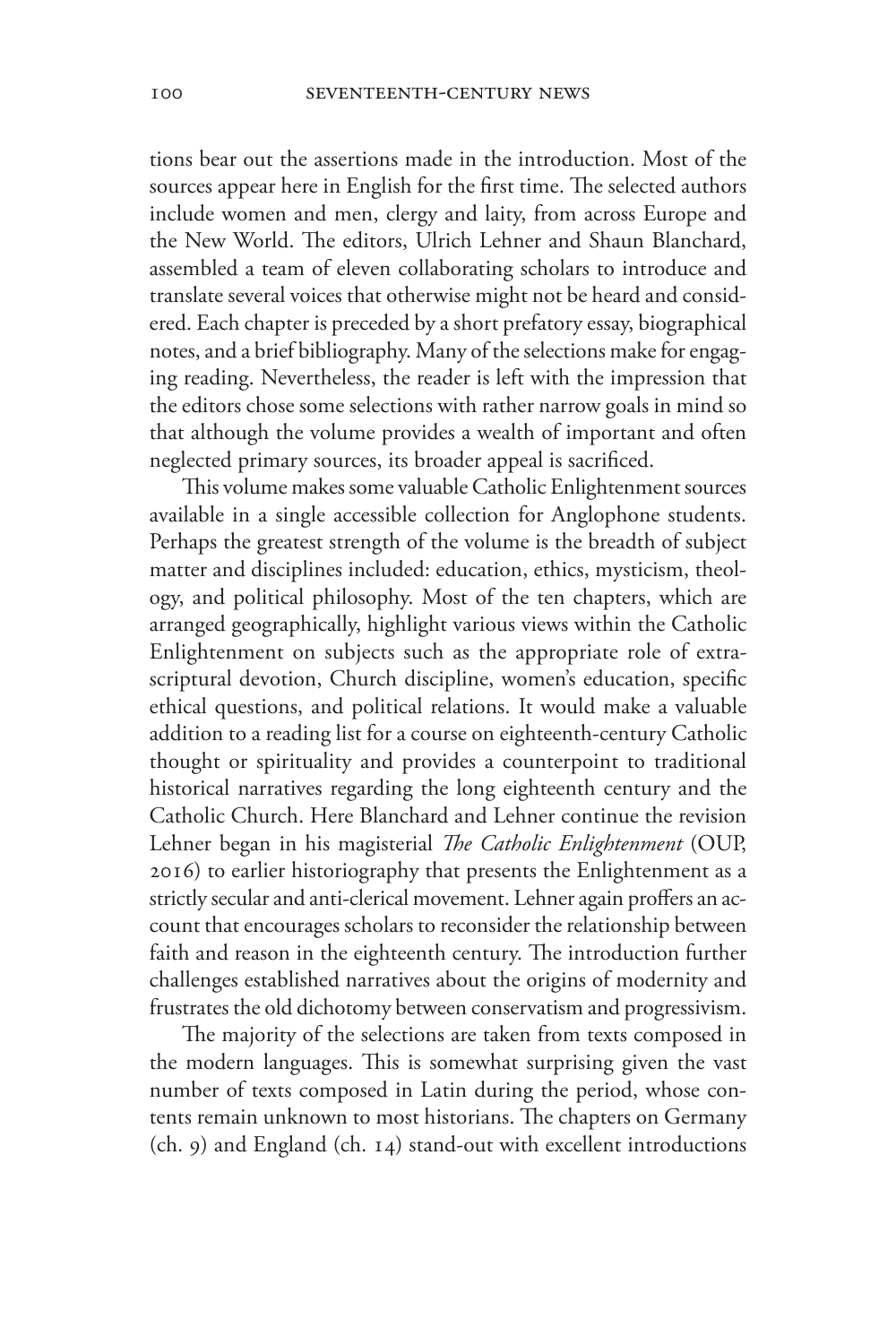and footnotes. These include the selection from Benedict Maria von Werkmeister (1745-1823) which favorably discusses the possibility of a married clergy, and the selection from Joseph Berington's *State and Behaviour of English Catholics* which demonstrates the kind of political rhetoric Catholics in England employed in order to defend themselves against public calumnies and assert their own claim on their rights as English citizens. In the chapter from South America (ch. 7), the Pastoral solicitude evidenced by Bishop Tomás da Encarnação da Costa e Lima and the specific concern directed towards those living in the remotest parts of Brazil show a bishop's willingness to dispense with unrealistic expectations regarding ecclesial discipline. It is, however, noteworthy that he composed his letter in 1775 to his clergy in the vernacular and not in Latin. Some of the selections were surprising. For instance, Maria Gaetana Agnesi's *Il cielo mistico* (ch. 2) was unpublished until this volume and thus had no lasting influence on the Catholic Enlightenment. It is certainly possible that the work is uniquely indicative of the Catholic Enlightenment, but the editors do not argue persuasively for its inclusion. Other chapters were expected fare in an anthology of this scope and length such as Ludovico Antonio Muratori (ch. 1) and John Carroll (ch. 15).

As should be expected, the footnotes provide valuable information that further contextualizes the selections either historically or within the entirety of the works from which they were excerpted. Not all of the selections have equally diligent footnotes, however. It is rather disappointing to see "Paulo Zaquias: I have not been able to identify this figure." (84, fn4) describing Paolo Zacchia (Paulus Zacchias, 1584-1659) who served as the personal physician to Popes Innocent X and Alexander VII and composed the standard manual on forensic medicine, *Quaestiones medico-legales* (Leipzig, 1630). In the stimulating selection on the use of cannabis, we read "This drug intoxicates them and instantly immerses them in a sort of rapture or static dream, during which they see the most agreeable images in the world [...], in a word the Fortunata islands, or to speak more properly, the Prophet's true paradise" and the footnote, "[Translator's note: The Canary Islands.]" (123 and fn9) Although the Canary Islands are sometimes called *Fortunatae Insulae,* that is certainly not what is meant here, but rather the Elysium of one's mind; the author means